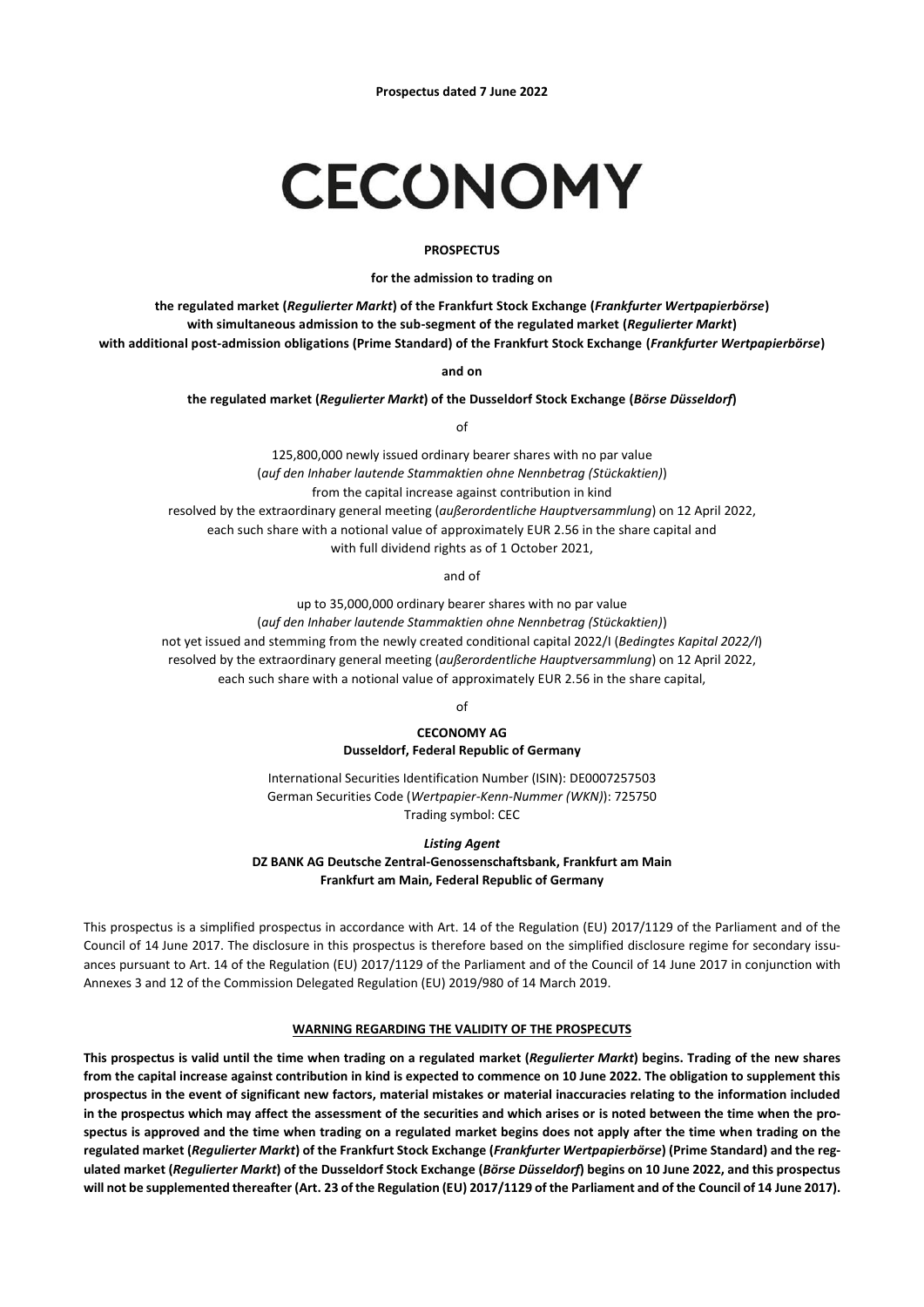## **SUMMARY OF THE PROSPECTUS**

## **A.Introduction containing warnings**

This prospectus ("**Prospectus**") relates to ordinary bearer shares with no par value (*auf den Inhaber lautende Stammaktien ohne Nennbetrag (Stückaktien)*) of CECONOMY AG, a stock corporation (*Aktiengesellschaft* or *AG*) under the laws of the Federal Republic of Germany ("**Germany**"), having its registered seat in Dusseldorf, Germany, registered with the commercial register (*Handelsregister*) of the local court (*Amtsgericht*) of Dusseldorf, Germany ("**Commercial Register**"), under the registration number HRB 39473, with business address at Kaistraße 3, 40221 Dusseldorf, Germany, (telephone: +49 (0) 211 5408-7000; website: www.ceconomy.de) and Legal Entity Identifier ("**LEI**") 5299001X9L42HXEBCZ51 ("**Company**" and together with its subsidiaries consolidated at the respective time, "**CECONOMY**"), each such share having the International Securities Identification Number ("**ISIN**") DE0007257503 and the German Securities Code (*Wertpapier-Kenn-Nummer –* "**WKN**") 725750.

There will be no public offering. Subject of the Prospectus is the admission to trading on the regulated market (*Regulierter Markt*) of the Frankfurt Stock Exchange (*Frankfurter Wertpapierbörse* – "**FWB**") with simultaneous admission to the sub-segment of the regulated market (*Regulierter Markt*) with additional post-admission obligations (Prime Standard) of the FWB and on the regulated market (*Regulierter Markt*) of the Dusseldorf Stock Exchange (*Börse Düsseldorf* – " **XDUS** ") of

- 125,800,000 newly issued ordinary bearer shares with no par value (*auf den Inhaber lautende Stammaktien ohne Nennbetrag (Stückaktien)*), each such share with a notional value of approximately EUR 2.56 in the Company's share capital and with full dividend rights as of 1 October 2021 ("**Capital Increase Shares**" and together with the further existing shares of the Company, "**Existing Shares**"), from a capital increase against contribution in kind under exclusion of the subscription rights (*unter Ausschluss des Bezugsrechts*) of the existing shareholders of the Company resolved by the Company's extraordinary general meeting (*außerordentliche Hauptversammlung*) dated 12 April 2022 ("**2022 EGM**") under agenda item 2 and registered with the Commercial Register on 3 June 2022 ("**Capital Increase**"), and of
- up to 35,000,000 ordinary bearer shares with no par value (*auf den Inhaber lautende Stammaktien ohne Nennbetrag (Stückaktien)*), each such share with a notional value of approximately EUR 2.56 in the Company's share capital ("**Conditional Capital Shares**" and together with the Capital Increase Shares, "**Admission Shares**"; the Conditional Capital Shares together with the Existing Shares, "**Shares**"), which are not yet issued as of the date of the Prospectus and stemming from the Company's newly created conditional capital 2022/I (*Bedingtes Kapital 2022/I*) resolved by the 2022 EGM under agenda item 2 and registered with the Commercial Register on 3 June 2022 ("**Conditional Capital 2022/I**") for the purpose of issuing the Conditional Capital Shares to the holders of convertible bonds with a total nominal value of EUR 151,000,000.00 divided into 1,510 bearer bonds ranking *pari passu* among themselves, each with a nominal value of EUR 100,000.00, issued by the Company under exclusion of the subscription rights (*unter Ausschluss des Bezugsrechts*) of the existing shareholders of the Company as resolved by the 2022 EGM under agenda item 2 ("**Convertible Bonds**"), (together "**Admission**").

The persons asking for admission of the Admission Shares to trading on a regulated market (*Regulierter Markt*) are the Company and DZ BANK AG Deutsche Zentral-Genossenschaftsbank, Frankfurt am Main, a stock corporation (*Aktiengesellschaft* or *AG*) under the laws of Germany, having its registered seat in Frankfurt am Main, Germany, registered with the commercial register (*Handelsregister*) of the local court (*Amtsgericht*) of Frankfurt am Main, Germany, under the registration number HRB 45651, with business address at Platz der Republik, 60325 Frankfurt am Main, Germany, (telephone: +49 (0) 69 7447-01; website: www.dzbank.com) and LEI 529900HNOAA1KXQJUQ27 ("**DZ BANK**" or "**Listing Agent**").

The Prospectus has been approved in accordance with Art. 20 para. 2 of the Regulation (EU) 2017/1129 of the European Parliament and of the Council of 14 June 2017 by the German Federal Financial Supervisory Authority (*Bundesanstalt für Finanzdienstleistungsaufsicht –* "**BaFin**"), Marie-Curie-Straße 24-28, 60439 Frankfurt am Main, Germany, (telephone: +49 (0) 228 4108-0; website: www.bafin.de) on 7 June 2022.

**This summary should be read as an introduction to the Prospectus. Any decision to invest in the Shares should be based on a consideration of the Prospectus as a whole by an investor. Investors in the Shares could lose all or part of their invested capital. Where a claim relating to the information contained in the Prospectus is brought before a court, the plaintiff investor might, under national law, have to bear the costs of translating the Prospectus before the legal proceedings are initiated. Civil liability attaches only to those persons who have tabled this summary including any translation thereof, but only where this summary is misleading, inaccurate or inconsistent, when read together with the other parts of the Prospectus, or where it does not provide, when read together with the other parts of the Prospectus, key information in order to aid investors when considering whether to invest in the Shares.**

# **B. Key information on the issuer**

# **Who is the issuer of the securities?**

**Issuer information** The Company is a stock corporation (*Aktiengesellschaft* or *AG*) governed by German law. The Company's legal name is "CECONOMY AG" and it operates under the commercial name "CECONOMY". The Company, with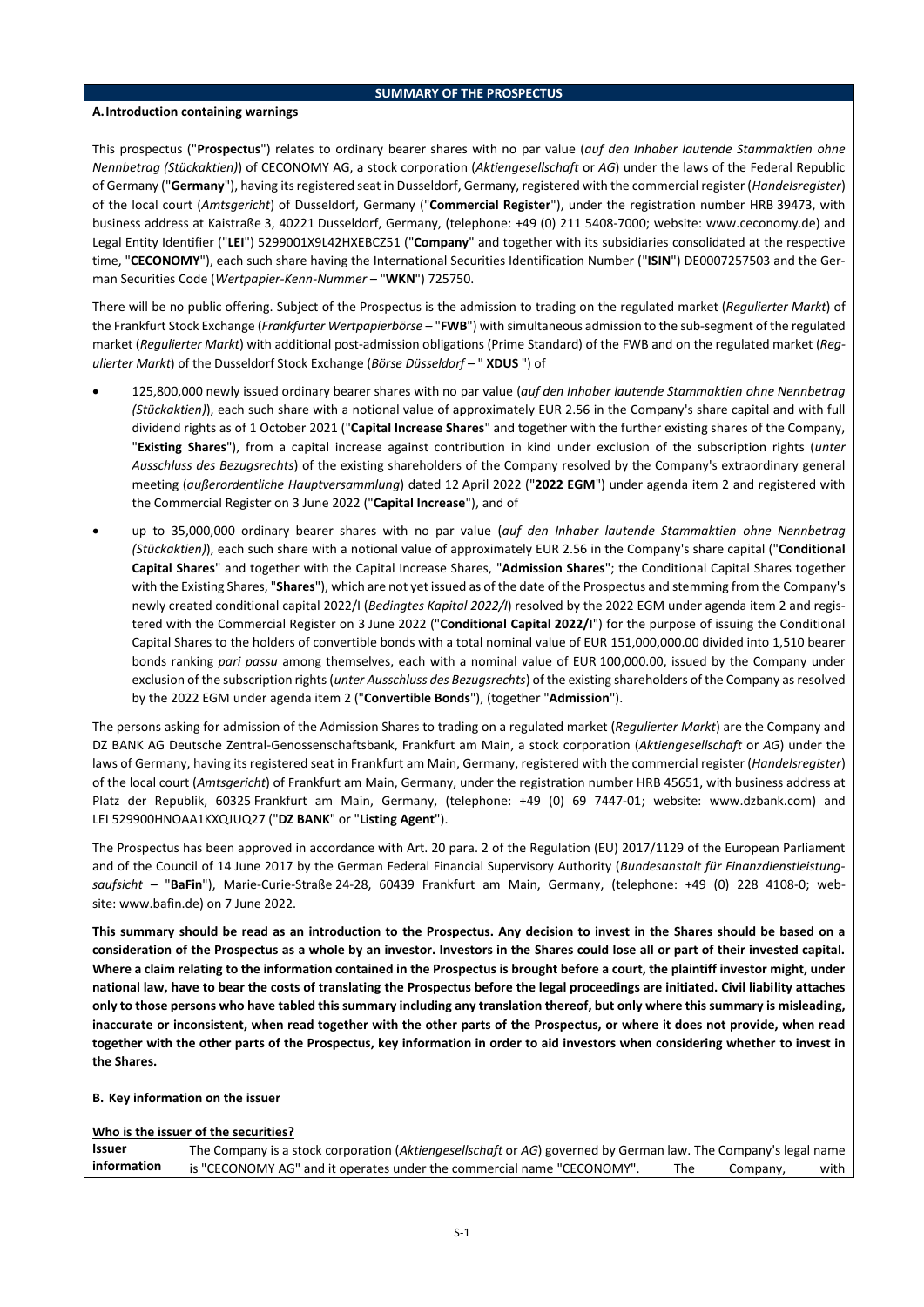LEI 5299001X9L42HXEBCZ51, has its registered seat in Dusseldorf, Germany, and is registered with the Commercial Register under the registration number HRB 39473.

**Principal activities** The Company is the central management holding company of CECONOMY covering basic functions such as finance, accounting, controlling, legal and compliance. CECONOMY is a European platform for companies, concepts, and brands in the field of consumer electronics ("**CE**") operating more than 1,000 stores (including physical and online stores) in 13 countries. It brings together companies, concepts, formats, and brands from throughout the CE sector. In this context, the clear guiding objective is to cover the entire range of services as seamlessly as possible with this being achieved across all possible touch points: in the physical stores, on the web, and in the mobile domain, as well as at the customer's home. In addition, the Company, acting through its investee companies, is continually developing innovations aiming to improve and simplify the shopping experience; in partnership with other dealers and startups, it also pursues the goal of making the customer's life in the digital world as easy and pleasant as possible. In this way, CECONOMY aims not only to generate decisive added value for its customers but also economic opportunities for the enterprise and the Company's shareholders. The operating business comprises several group companies with the largest part being the MediaMarktSaturn Retail Group, i.e. the group division (*Teilkonzern*) of CECONOMY with the "MediaMarkt" and "Saturn" brands. In addition, the Company holds, directly orindirectly, further stakesin (i) DTB Deutsche Technikberatung GmbH, Cologne, Germany, (ii) FNAC DARTY S.A., Ivry-sur-Seine, France, (iii) the Public Joint Stock Company "M.video", Moscow, Russia, (iv) PG Public Group Ltd., Limassol, Cyprus, (v) METRO AG, Dusseldorf, Germany, and (vi) METRO PROPERTIES GmbH & Co. KG, Dusseldorf, Germany.

**Major**

As of the date of the Prospectus, the Company's major shareholders are:

| shareholders |  |  |
|--------------|--|--|

**ULTIMATE CONTROLLING SHAREHOLDER DIRECT SHAREHOLDER SHAREHOLDING(1) Number of Existing Shares % of share capital and voting rights** Helga Kellerhals<sup>(2)</sup> Convergenta Invest GmbH 135,780,487 27.98 Jürgen Kellerhals(2) Franz Haniel & Cie. GmbH Haniel Finance Deutschland GmbH 81,055,890 | 16.70 Meridian Stiftung **Palatin Verwaltungsgesellschaft mbH** 53,913,363 11.11 freenet AG 32,633,555 6.73 Prof. Otto Beisheim Stiftung, Baar, Switzerland Beisheim Holding GmbH 123,515,334 4.85 Prof. Otto Beisheim Stiftung, Munich, Germany Giovanni Agnelli B.V. Exor Financial Investments SICAV-SIF 18,496,794 3.81 *Free float 139,825,661 28.82* **TOTAL 485,221,084 100.00**

(1) Based on voting rights notifications pursuant to Sections 33 of the German Securities Trading Act (*Wertpapierhandelsgesetz* – "**WpHG**") received by the Company by and including 3 June 2022. Any instruments held by the major shareholders in accordance with Sections 38 and 39 WpHG are not considered.

(2) Jürgen Kellerhals and Helga Kellerhals own and control the parent company of Convergenta Invest GmbH, Convergenta Invest und Beteiligungs GmbH, Salzburg, Austria, together. Convergenta Invest GmbH directly holds 27.94% of the Existing Shares. The shareholding of Convergenta Invest GmbH is attributed to Jürgen Kellerhals and Helga Kellerhals. In addition, Jürgen Kellerhals and Helga Kellerhals each directly hold Existing Shares not exceeding 3% of the Existing Shares which are mutually attributed to them.

**Control** None of the Company's shareholders controls the Company within the meaning of Section 29 para. 2 sentence 1 of the German Securities Acquisition and Takeover Act (*Wertpapiererwerbs- und Übernahmegesetz* – "**WpÜG**") since none of them holds at least 30% of the voting rights in the Company from Existing Shares directly held by the shareholder or from voting rights in the Company attributed to the shareholder pursuant to Section 30 WpÜG.

**Managing directors** The members of the Company's management board (*Vorstand*) are Dr Karsten Wildberger (chairman (CEO)) and Florian Wieser (chief financial officer (CFO)).

**Statutory auditors** The Company's auditor is KPMG AG Wirtschaftsprüfungsgesellschaft, Berlin, Germany ("**KPMG**"), Dusseldorf branch, Tersteegenstraße 19-23, 40474 Dusseldorf, Germany.

# **What is the key financial information regarding the issuer?**

The financial information contained in the following tables has been taken from the Company's (i) unaudited condensed consolidated interim financial statements as of and for the six months ended 31 March 2022 prepared in accordance with the International Financial Reporting Standards, as adopted by the European Union ("**IFRS**"), on interim financial reporting (IAS 34) ("**Unaudited Interim Financial**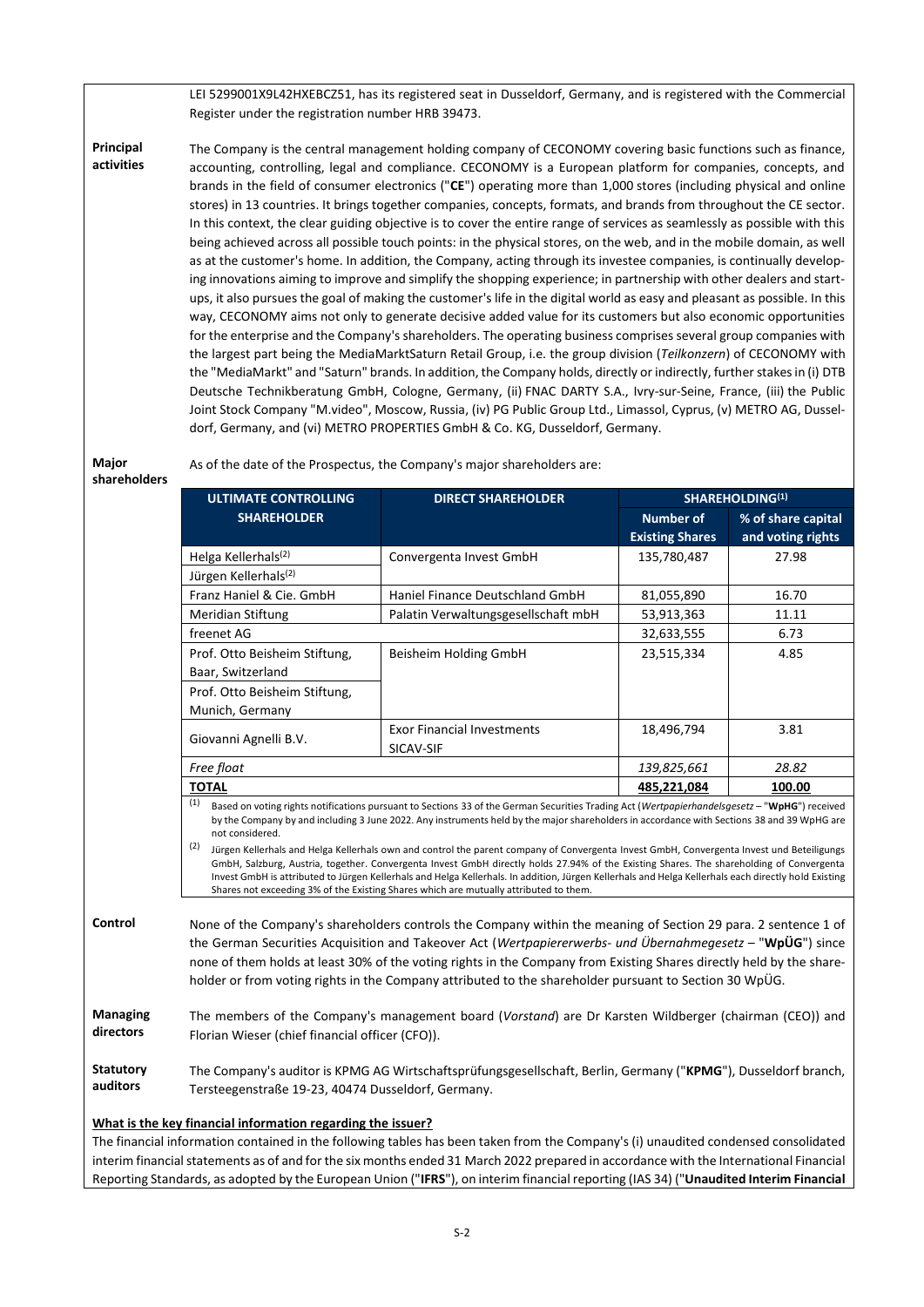**Statements**") and (ii) audited consolidated financial statements as of and for the financial year ended 30 September 2021 prepared in accordance with IFRS and the additional requirements of German commercial law pursuant to Section 315e para. 1 of the German Commercial Code (*Handelsgesetzbuch –* "**HGB**") ("**Audited Financial Statements (IFRS)**"). KPMG issued an unqualified audit opinion (*uneingeschränkter Bestätigungsvermerk*) on the Audited Financial Statements (IFRS). In addition, KPMG reviewed the Unaudited Interim Financial Statements in accordance with Section 115 para. 5 WpHG.

Where financial information is labelled "audited" in the following tables, it has been taken from the Audited Financial Statements (IFRS). The label "unaudited" in the following tables indicates financial information that has been taken from the Unaudited Interim Financial Statements.

Financial information presented in parentheses denotes the negative of such number presented. Unless otherwise indicated, all financial information in the tables below is shown in millions of Euro (in EUR million).

## **Selected information from the consolidated income statement**

|                                             | Financial year ended 30 September |                                              |        | Six months ended 31 March |
|---------------------------------------------|-----------------------------------|----------------------------------------------|--------|---------------------------|
|                                             | 2020                              | 2021                                         | 2021   | 2022                      |
|                                             | (audited)                         |                                              |        | (unaudited)               |
|                                             |                                   | (in EUR million, unless otherwise indicated) |        |                           |
| Sales                                       | 20,831                            | 21,361                                       | 11,786 | 11,873                    |
| Gross profit on sales                       | 3,779                             | 3,656                                        | 1,912  | 2.042                     |
| Earnings before interest and taxes          | (80)                              | 326                                          | 338    | 241                       |
| (EBIT)                                      |                                   |                                              |        |                           |
| Net financial result                        | (45)                              | (31)                                         | (6)    | (17)                      |
| Earnings before taxes (EBT)                 | (125)                             | 296                                          | 332    | 224                       |
| Profit or loss for the period $(1)$         | (211)                             | 256                                          | 283    | 127                       |
| Earnings per share (in EUR)                 | (0.65)                            | 0.65                                         | 0.71   | 0.28                      |
| (1)<br>Including non-controlling interests. |                                   |                                              |        |                           |

## **Selected information from the consolidated statement of financial position**

|              | As of 30 September |        | As of 31 March |  |
|--------------|--------------------|--------|----------------|--|
|              | 2021<br>2020       |        | 2022           |  |
|              | (audited)          |        | (unaudited)    |  |
|              | (in EUR million)   |        |                |  |
| Total assets | 10.455             | 10.667 | 10.203         |  |
| Total equity | 548                | 757    | 684            |  |

#### **Selected information from the consolidated cash flow statement**

|                                                                                                                                                             |                      | <b>Financial year ended 30 September</b> |       | Six months ended 31 March |
|-------------------------------------------------------------------------------------------------------------------------------------------------------------|----------------------|------------------------------------------|-------|---------------------------|
|                                                                                                                                                             | 2020                 | 2021                                     | 2021  | 2022                      |
|                                                                                                                                                             | (audited)            |                                          |       | (unaudited)               |
|                                                                                                                                                             |                      | (in EUR million)                         |       |                           |
| Cash flow from                                                                                                                                              |                      |                                          |       |                           |
| operating activities                                                                                                                                        | $1.183^{(1)}$        | 450                                      | (346) | (246)                     |
| investing activities                                                                                                                                        | (248)                | (263)                                    | 12    | (19)                      |
| financing activities                                                                                                                                        | (606) <sup>(1)</sup> | 77)                                      | (244) | (568)                     |
| (1)<br>These figures have been adjusted in the Audited Financial Statements (IFRS). This adjustment results from factoring transactions now reported gross. |                      |                                          |       |                           |

## **What are the key risks that are specific to the issuer?**

- CECONOMY's business depends on the developments in the global economy, financial markets, political conditions and on the markets in which CECONOMY operates. Adverse economic developments may, among other things, lead to lower overall sales of the offered products or services, higher costs or may require CECONOMY to change its product mix in ways that are disadvantageous to CECONOMY.
- The markets in which CECONOMY operates are highly competitive with competitive pressure from direct and indirect, existing and new competitors, which has significantly increased through the COVID-19 pandemic. Such increasing competition could impair CECONOMY's margins and overall profitability.
- CECONOMY depends on its ability to anticipate, gauge and react to changes in consumer trends, preferences and demands or changes in its customer composition. Failure to innovate and keep up with customer preferences may negatively affect CECON-OMY's sales and profitability.
- Digitalization is currently triggering critical transformation processes of CECONOMY's business model. A failure to adopt and apply technological advances in a timely manner and to successfully implement digitalization efforts, including the expansion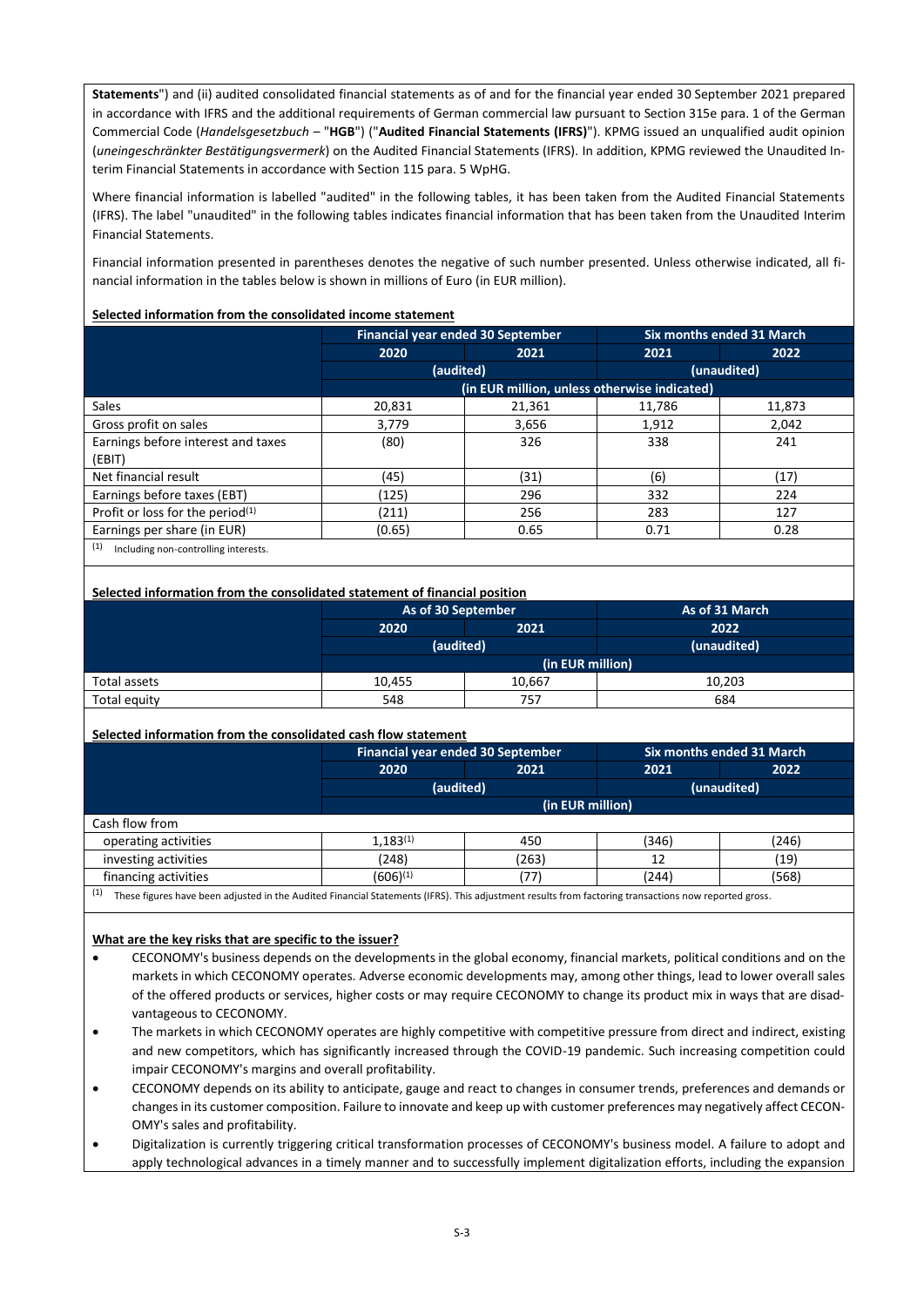of online-based sales channels, other customer support tools and new payment solutions, could limit CECONOMY's business opportunities.

- CECONOMY depends on a variety of IT systems. The shift to selling more of its products online via its online retail services in the form of its websites and apps could increase the risk that hackers could gain unauthorized access to CECONOMY's websites, apps, databases, online security systems or computerized logistics management systems. Failure, disruptions or insufficiency of CECONOMY's IT systems or hacker attacks could have a material adverse effect on its reputation, sales, results of operations and prospects.
- Increasing prices charged by CECONOMY's suppliers, limitations in the availability of products or the loss of key suppliers or procurement partners, on some of which CECONOMY is highly dependent, may have a material adverse effect on CECONOMY's business and profitability.
- CECONOMY may not be able to successfully recruit and retain skilled employees, in particular in the areas relevant for digitalization, technology and innovation, which could impair its ability to operate and further develop its business.
- A change in CECONOMY's credit rating could significantly affect its access to the capital markets, increase the costs of capital and increase the need to refinance its business operations and CECONOMY might not be able to generate sufficient cash to service its indebtedness. This could have a material adverse effect on the business, results of operations, financial position, cash flow and prospects of CECONOMY.
- More stringent payments terms provided by CECONOMY's suppliers or changes to, or withdrawals of, credit insurance provided to the suppliers of CECONOMY could have a material adverse effect on its business, results of operations and financial condition.
- CECONOMY's indebtedness or the enforcement of certain provisions of its financing arrangements could restrict its operational flexibility or could lead to refinancing requirements. This could have a material adverse effect on CECONOMY's financial position and prospects.
- The expected tax effects from intended structural measures may not be achieved or may not be achieved to the extent expected, which could have an adverse effect on the financial position of CECONOMY.
- The integrity of customer information stored by CECONOMY may be compromised and any loss or misappropriation of customer data may damage its reputation and brand and may give rise to civil liability, administrative orders (including injunctive relief), fines or even criminal charges.

# **C. Key information on the securities**

The Prospectus relates to the Admission, i.e. the admission to trading on the regulated market (*Regulierter Markt*) of the FWB with simultaneous admission to the sub-segment of the regulated market (*Regulierter Markt*) with additional post-admission obligations (Prime Standard) of the FWB and on the regulated market (*Regulierter Markt*) of the XDUS of the Admission Shares, consisting of

- 125,800,000 Capital Increase Shares from the Capital Increase, and
- up to 35,000,000 Conditional Capital Shares not yet issued as of the date of the Prospectus and stemming from the newly created Conditional Capital 2022/I.

The issuance of the Admission Shares is based on a resolution of the 2022 EGM under agenda item 2 and with respect to a transaction between the Company and Convergenta Invest GmbH, a German limited liability company (*Gesellschaft mit beschränkter Haftung* or *GmbH*), having its registered seat in Bad Wiessee, district of Miesbach (*Landkreis Miesbach*), Germany, registered with the commercial register (*Handelsregister*) of the local court (*Amtsgericht*) of Munich, Germany, under the registration number HRB 188629 ("**Convergenta**"). The transaction is based on certain transaction agreements between the Company and Convergenta dated 14 December 2020, which were amended and restated on 9 November 2021 ("**Transaction Agreements**"). In the Transaction Agreements, the parties agreed, subject to the resolution of the 2022 EGM under agenda item 2, among other things, on the acquisition, transfer and contribution of Convergenta's shareholding in Media-Saturn-Holding GmbH, a German limited liability company (*Gesellschaft mit beschränkter Haftung* or *GmbH*), having its registered seat in Ingolstadt, Germany, registered with the commercial register (*Handelsregister*) of the local court (*Amtsgericht*) of Ingolstadt, Germany, under the registration number HRB 1123 ("**MSH**"), to the Company as contribution in kind in return for

- the issuance of the 125,800,000 Capital Increase Shares from the Capital Increase,
- the issuance of the Convertible Bonds, and
- a cash payment of EUR 130,000,000.00 by the Company to Convergenta.

# **What are the main features of the securities?**

**Type, class, par value** The Shares are ordinary bearer shares with no par value (*auf den Inhaber lautende Stammaktien ohne Nennbetrag (Stückaktien)*), with ISIN DE0007257503 and WKN 725750. Each Share represents a notional value of approximately EUR 2.56 in the Company's share capital. The up to 35,000,000 Conditional Capital Shares not yet issued as of the date of the Prospectus will also be ordinary bearer shares with no par value (*auf den Inhaber lautende Stammaktien ohne Nennbetrag (Stückaktien)*) once they are issued.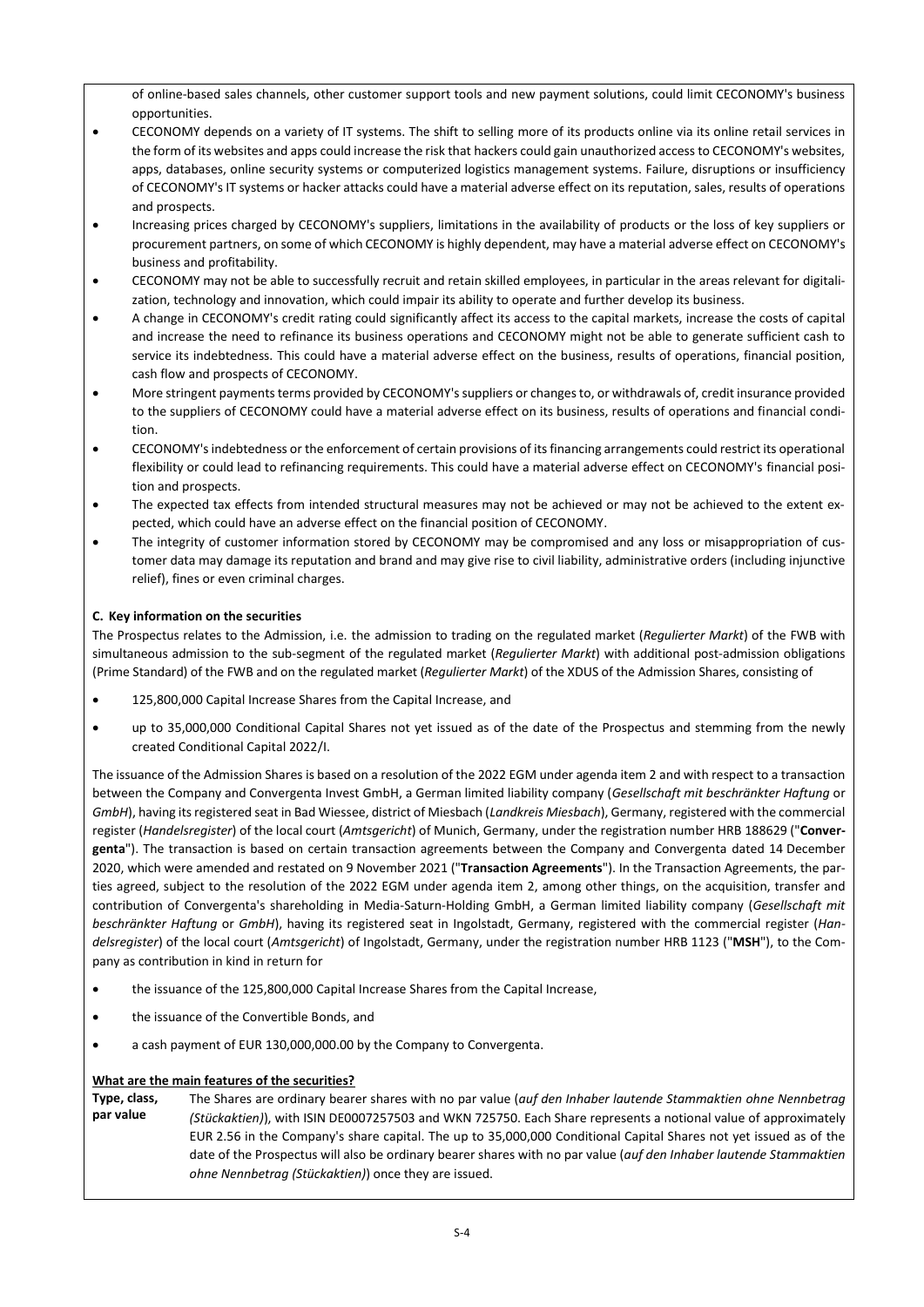| Number of<br>securities      | As of the date of the Prospectus, the Company's share capital amounts to EUR 1,240,448,004.17 and is divided into<br>485,221,084 Existing Shares. The Company's share capital has been fully paid up.                                                                                                                                                                                                                                                                                                                                                                                                                                                                                                                                                                                                                                                                                                                                                                                                                                                                                                                                                                                                          |
|------------------------------|----------------------------------------------------------------------------------------------------------------------------------------------------------------------------------------------------------------------------------------------------------------------------------------------------------------------------------------------------------------------------------------------------------------------------------------------------------------------------------------------------------------------------------------------------------------------------------------------------------------------------------------------------------------------------------------------------------------------------------------------------------------------------------------------------------------------------------------------------------------------------------------------------------------------------------------------------------------------------------------------------------------------------------------------------------------------------------------------------------------------------------------------------------------------------------------------------------------|
|                              | The up to 35,000,000 Conditional Capital Shares are not yet issued as of the date of the Prospectus.                                                                                                                                                                                                                                                                                                                                                                                                                                                                                                                                                                                                                                                                                                                                                                                                                                                                                                                                                                                                                                                                                                           |
| Currency                     | The Shares are denominated in Euro.                                                                                                                                                                                                                                                                                                                                                                                                                                                                                                                                                                                                                                                                                                                                                                                                                                                                                                                                                                                                                                                                                                                                                                            |
| <b>Rights</b><br>attached    | Each Share carries one vote at the Company's general meeting (Hauptversammlung). There are no restrictions on<br>voting rights. All Shares confer the same voting rights. All Shares provide holders thereof with the same rights and<br>no Share provides any additional rights or advantages.                                                                                                                                                                                                                                                                                                                                                                                                                                                                                                                                                                                                                                                                                                                                                                                                                                                                                                                |
|                              | The Existing Shares carry full dividend rights as of 1 October 2021. The Conditional Capital Shares are entitled to<br>dividends from the beginning of the financial year of the Company for which, at the time of their creation through<br>the exercise of conversion rights from the Convertible Bonds, no resolution of the Company's general meeting<br>(Hauptversammlung) on the appropriation of profits has yet been adopted, as well as for all subsequent financial<br>years of the Company.                                                                                                                                                                                                                                                                                                                                                                                                                                                                                                                                                                                                                                                                                                         |
| <b>Seniority</b>             | The Shares are subordinated to all other securities and claims in the event of an insolvency of the Company. In the<br>event of the Company's liquidation, any proceeds will be distributed to the holders of the Shares in proportion to<br>their interest in the Company's share capital.                                                                                                                                                                                                                                                                                                                                                                                                                                                                                                                                                                                                                                                                                                                                                                                                                                                                                                                    |
| Free<br>transfer-<br>ability | The Shares are freely transferable in accordance with the legal requirements for bearer shares (Inhaberaktien). There<br>are no restrictions on the transferability of the Shares other than the lock-up agreement pursuant to Section 7.2 of<br>the agreement in principle (Grundsatzvereinbarung) between the Company and Convergenta dated 14 December<br>2020, as amended and restated on 9 November 2021 ("Agreement in Principle"), which forms part of the Transaction<br>Agreements.                                                                                                                                                                                                                                                                                                                                                                                                                                                                                                                                                                                                                                                                                                                   |
| <b>Dividend</b><br>policy    | The dividend distribution of the Company is based on the annual unconsolidated financial statements of the Com-<br>pany in accordance with HGB. The dividend policy of the Company states inter alia that the payment of dividends<br>must be weighed against the necessity of investments for the growth of the operating business. Depending on future<br>economic performance and the profitability of investment projects, future dividend payments could be either higher<br>or lower.                                                                                                                                                                                                                                                                                                                                                                                                                                                                                                                                                                                                                                                                                                                    |
|                              | The Company's annual general meeting (ordentliche Hauptversammlung) dated 9 February 2022 resolved to pay the<br>following dividends: <sup>1</sup>                                                                                                                                                                                                                                                                                                                                                                                                                                                                                                                                                                                                                                                                                                                                                                                                                                                                                                                                                                                                                                                             |
|                              | Distribution of a subsequent dividend in the amount of EUR 0.17 per preference share for the financial year<br>ended 30 September 2018; with 2,677,966 preference shares entitled to a dividend, this equals<br>EUR 455,254.22.                                                                                                                                                                                                                                                                                                                                                                                                                                                                                                                                                                                                                                                                                                                                                                                                                                                                                                                                                                                |
|                              | Distribution of a subsequent dividend in the amount of EUR 0.17 per preference share for the financial year<br>ended 30 September 2019; with 2,677,966 preference shares entitled to a dividend, this equals<br>EUR 455,254.22.                                                                                                                                                                                                                                                                                                                                                                                                                                                                                                                                                                                                                                                                                                                                                                                                                                                                                                                                                                                |
|                              | Distribution of a subsequent dividend in the amount of EUR 0.17 euros per preference share for the financial<br>year ended 30 September 2020; with 2,677,966 preference shares entitled to a dividend, this equals<br>EUR 455,254.22.                                                                                                                                                                                                                                                                                                                                                                                                                                                                                                                                                                                                                                                                                                                                                                                                                                                                                                                                                                          |
|                              | Distribution of a dividend in the amount of EUR 0.23 per preference share for the financial year ended 30 Sep-<br>tember 2021; with 2,677,966 preference shares entitled to a dividend, this equals EUR 615,932.18.                                                                                                                                                                                                                                                                                                                                                                                                                                                                                                                                                                                                                                                                                                                                                                                                                                                                                                                                                                                            |
|                              | Distribution of a dividend in the amount of EUR 0.17 per ordinary share for the financial year ended 30 Sep-<br>tember 2021; with 356,743,118 ordinary shares entitled to a dividend, this equals EUR 60,646,330.06.                                                                                                                                                                                                                                                                                                                                                                                                                                                                                                                                                                                                                                                                                                                                                                                                                                                                                                                                                                                           |
|                              | As of the date of this resolution, the capital stock of the Company was divided into 356,743,118 ordinary shares and 2,677,966 non-voting<br>1<br>preference shares. The extraordinary general meeting (außerordentliche Hauptversammlung) dated 12 April 2022, approved by a special reso-<br>lution of the holders of ordinary shares of the Company and by a special resolution of a separate meeting of the holders of preference shares<br>(gesonderte Versammlung der Vorzugsaktionäre) of the Company of the same day, resolved to convert the non-voting preference shares of the<br>Company into ordinary shares with voting rights by cancelling the preferential right to profits and by making corresponding amendments to the<br>articles of association of the Company ("Articles of Association"). Upon registration of the corresponding amendments to the Articles of Asso-<br>ciation in the Commercial Register on 31 May 2022, the amendment became effective and the rights attaching to the shares held by the holders<br>of preference shares were adjusted to those attaching to the ordinary shares, and the special class of preference shares previously existing was<br>cancelled. |
|                              | Where will the securities be traded?                                                                                                                                                                                                                                                                                                                                                                                                                                                                                                                                                                                                                                                                                                                                                                                                                                                                                                                                                                                                                                                                                                                                                                           |

As of the date of the Prospectus, out of a total of 485,221,084 Existing Shares, 359,421,084 Existing Shares are admitted to trading on the regulated market (*Regulierter Markt*) of the FWB with simultaneous admission to the sub-segment of the regulated market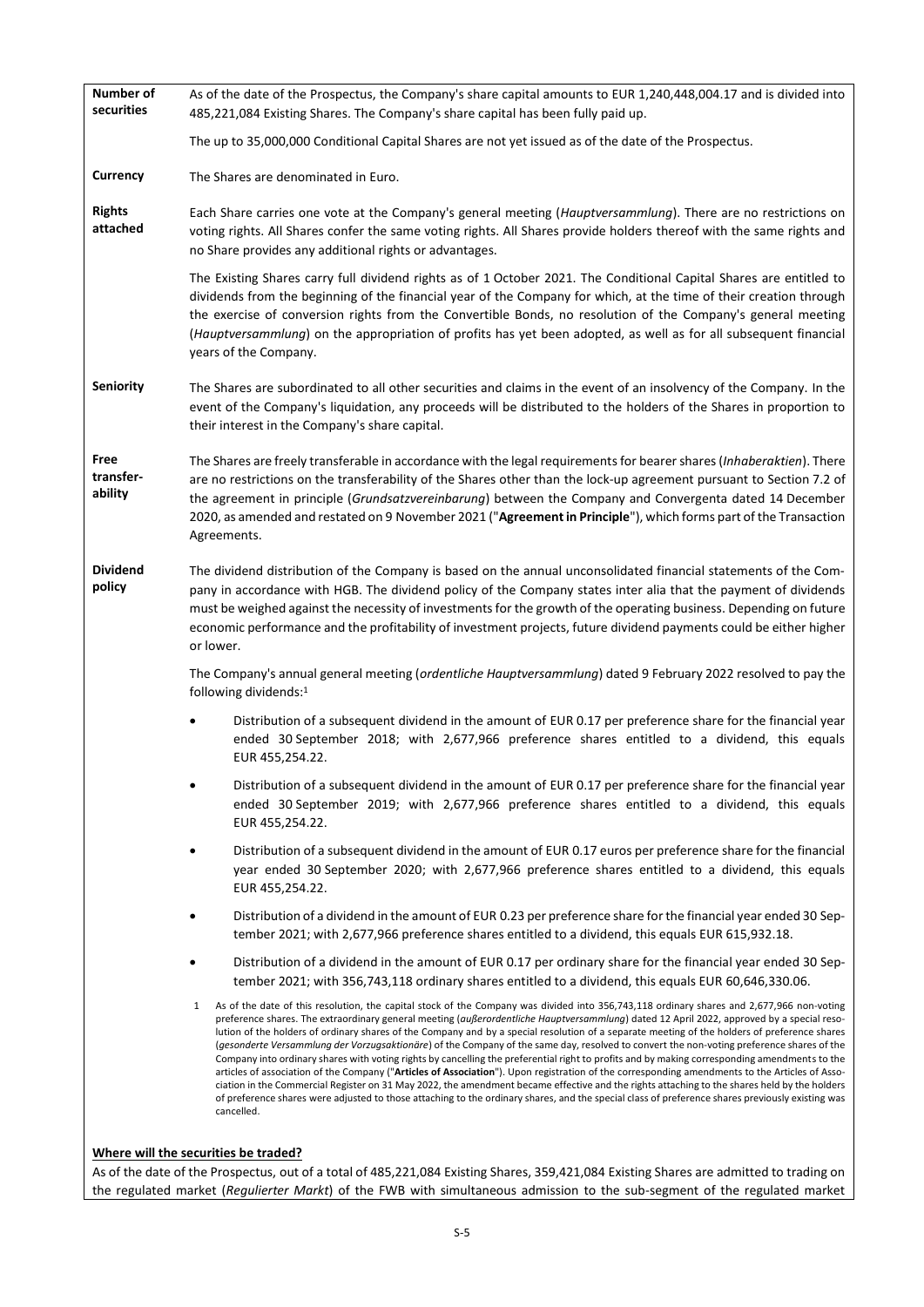(*Regulierter Markt*) with additional post-admission obligations (Prime Standard) of the FWB and on the regulated market (*Regulierter Markt*) of the XDUS. On 27 May 2022, an application was made for the admission of the Admission Shares, i.e. 125,800,000 Capital Increase Shares and up to 35,000,000 Conditional Capital Shares, to trading on the regulated market (*Regulierter Markt*) of the FWB with simultaneous admission to the sub-segment of the regulated market (*Regulierter Markt*) with additional post-admission obligations (Prime Standard) of the FWB and on the regulated market (*Regulierter Markt*) of the XDUS.

# **What are the key risks attached to the securities?**

- The Company's major shareholder, Convergenta, holds a substantial interest in the Company, can exert significant influence on the Company and might also gain control over the Company. The interests pursued by Convergenta Invest GmbH may conflict with the Company's interests and/or those of its other shareholders, which could result in a material adverse effect on CECONOMY's business and financial condition.
- Future offerings of debt or equity securities may adversely affect the market price of the Shares, and future capital measures could lead to a dilution of existing shareholdings.
- The share price and trading volume of the Shares may fluctuate significantly and could decline in particular in view of negative changes to the forecasts of the Company.

## **D. Key information on the admission to trading on a regulated market**

# **Under which conditions and timetable can I invest in this security?**

Not applicable. There will be no public offering of any Shares.

**Timetable of**  The following is the expected timetable of the Admission, which may be extended or shortened:

**the** Adm

| Admission    |                                                    |                                                                                                                                                                                                                                                                                                                                                                  |
|--------------|----------------------------------------------------|------------------------------------------------------------------------------------------------------------------------------------------------------------------------------------------------------------------------------------------------------------------------------------------------------------------------------------------------------------------|
|              | 27 May 2022                                        | Application for admission of the Admission Shares to trading on the regulated market (Req-<br>ulierter Markt) of the FWB with simultaneous admission to the sub-segment of the regu-<br>lated market (Regulierter Markt) with additional post-admission obligations (Prime Stand-<br>ard) of the FWB and on the regulated market (Requlierter Markt) of the XDUS |
|              | 7 June 2022                                        | Approval of the Prospectus by BaFin                                                                                                                                                                                                                                                                                                                              |
|              |                                                    | Publication of the Prospectus on the Company's website (www.ceconomy.de) under the<br>"Investor Relations" section                                                                                                                                                                                                                                               |
|              | 9 June 2022                                        | Admission decision to be issued by the FWB and the XDUS                                                                                                                                                                                                                                                                                                          |
|              | 10 June 2022                                       | Commencement of trading in the Capital Increase Shares on the regulated market (Requ-<br>lierter Markt) of the FWB (Prime Standard) and on the regulated market (Regulierter Markt)<br>of the XDUS                                                                                                                                                               |
|              |                                                    |                                                                                                                                                                                                                                                                                                                                                                  |
|              | Who is the person asking for admission to trading? |                                                                                                                                                                                                                                                                                                                                                                  |
| Persons      |                                                    | The persons asking for the Admission are the Company and DZ BANK. The Company and DZ BANK are stock corpora-                                                                                                                                                                                                                                                     |
|              |                                                    | tions (Aktiengesellschaften or AG) incorporated in Germany and operating under the laws of Germany.                                                                                                                                                                                                                                                              |
| Admission to |                                                    | On 27 May 2022, the Company applied for the Admission, i.e., the admission of the Admission Shares to trading on                                                                                                                                                                                                                                                 |

**Admission to trading** the regulated market (*Regulierter Markt*) of the FWB with simultaneous admission to the sub-segment of the regulated market (*Regulierter Markt*) with additional post-admission obligations (Prime Standard) of the FWB and on the regulated market (*Regulierter Markt*) of the XDUS.

# **Why is the Prospectus being produced?**

**Reasons for the Admission** The Company is obliged to apply for the Admission pursuant to (i) Section 40 of the German Stock Exchange Act (*Börsengesetz*) in conjunction with Section 69 of the German Stock Exchange Admission Regulation (*Börsenzulassungs-Verordnung*) and (ii) pursuant to Section 7.1 of the Agreement in Principle which obligates the Company to have the Admission Shares admitted to trading on the regulated market (*Regulierter Markt*) of the FWB.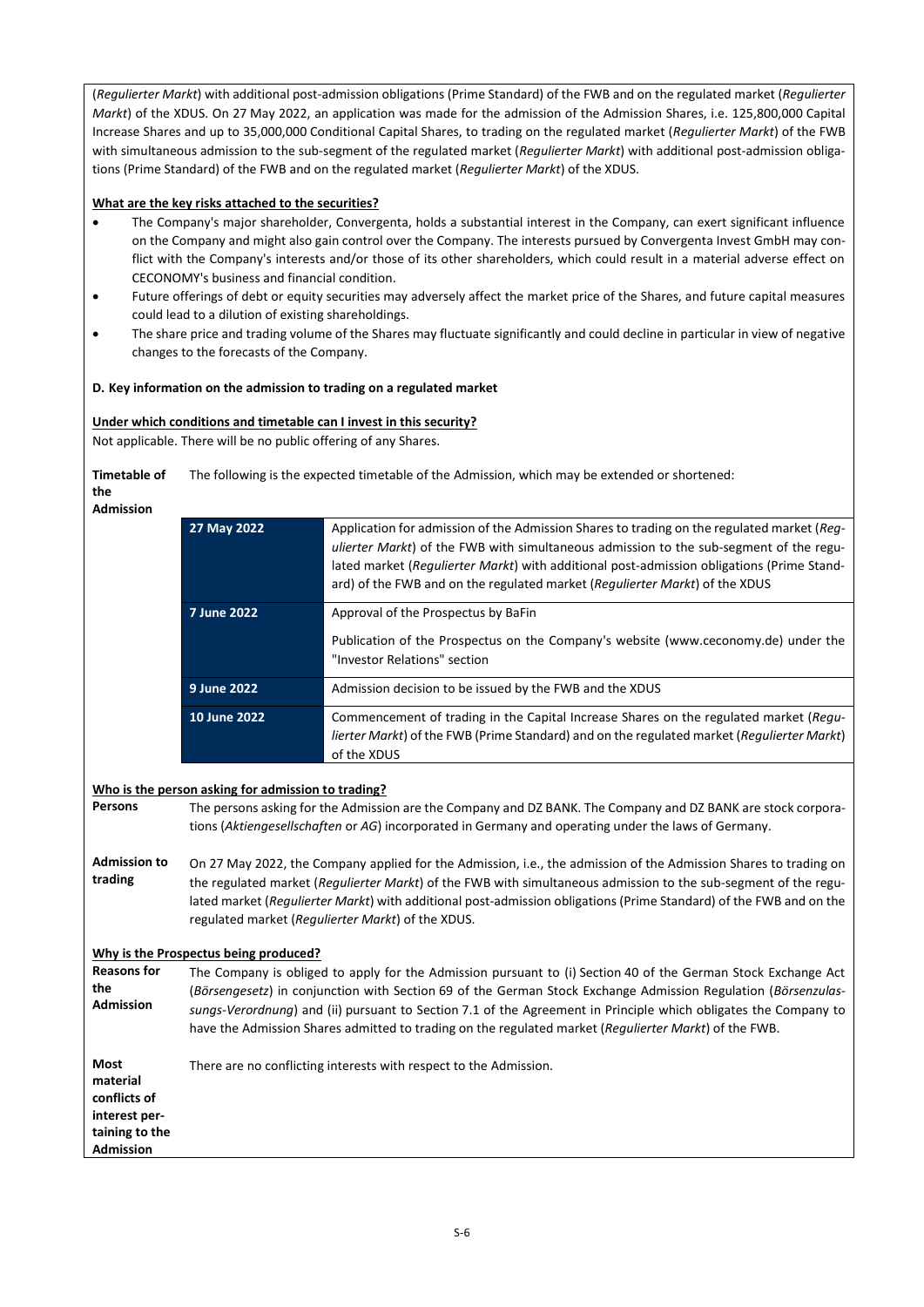# **ZUSAMMENFASSUNG DES PROSPEKTS**

# **A. Einleitung mit Warnhinweisen**

Dieser Prospekt ("**Prospekt**") bezieht sich auf auf den Inhaber lautende Stammaktien ohne Nennbetrag (Stückaktien) der CECONOMY AG, einer Aktiengesellschaft (AG) nach dem Recht der Bundesrepublik Deutschland ("**Deutschland**"), mit Sitz in Düsseldorf, Deutschland, eingetragen im Handelsregister des Amtsgerichts Düsseldorf, Deutschland ("**Handelsregister**"), unter der Registernummer HRB 39473, mit Geschäftsadresse Kaistraße 3, 40221 Düsseldorf, Deutschland, (Telefon: +49 (0) 211 5408-7000; Website: www.ceconomy.de) und Legal Entity Identifier ("**LEI**") 5299001X9L42HXEBCZ51 ("**Gesellschaft**" und, zusammen mit ihren konsolidierten Tochtergesellschaften zum jeweiligen Zeitpunkt, "**CECONOMY**"), wobei jede dieser Aktien die International Securities Identification Number ("**ISIN**") DE0007257503 und die Wertpapier-Kenn-Nummer ("**WKN**") 725750 hat.

Es wird kein öffentliches Angebot geben. Gegenstand des Prospekts ist die Zulassung zum Handel am regulierten Markt an der Frankfurter Wertpapierbörse ("**FWB**") mit gleichzeitiger Zulassung zum Teilbereich des regulierten Marktes mit weiteren Zulassungsfolgepflichten (Prime Standard) an der FWB und am regulierten Markt an der Börse Düsseldorf ("**XDUS**") von

- 125.800.000 neuen, auf den Inhaber lautenden Stammaktien ohne Nennbetrag (Stückaktien), jeweils mit einem anteiligen Betrag am Grundkapital der Gesellschaft von circa EUR 2,56 und mit voller Gewinnanteilberechtigung ab dem 1. Oktober 2021, ("**Kapitalerhöhungsaktien**" und zusammen mit den weiteren bestehenden Aktien der Gesellschaft, "**Bestehende Aktien**"), aus einer von der außerordentlichen Hauptversammlung der Gesellschaft am 12. April 2022 ("**aoHV 2022**") unter Tagesordnungspunkt 2 beschlossenen und am 3. Juni 2022 in das Handelsregister eingetragenen Kapitalerhöhung gegen Sacheinlage unter Ausschluss des Bezugsrechts der bestehenden Aktionäre der Gesellschaft ("**Kapitalerhöhung**"), und von
- bis zu 35.000.000 auf den Inhaber lautenden Stammaktien ohne Nennbetrag (Stückaktien), jeweils mit einem anteiligen Betrag am Grundkapital der Gesellschaft von circa EUR 2,56 ("**Bedingte Kapitalerhöhungsaktien**" und zusammen mit den Kapitalerhöhungsaktien, "**Zulassungsaktien**"; die Bedingten Kapitalerhöhungsaktien zusammen mit den Bestehenden Aktien, "**Aktien**"), die zum Datum des Prospekts noch nicht ausgegeben sind und aus dem von der aoHV 2022 unter Tagesordnungspunkt 2 beschlossenen und am 3. Juni 2021 in das Handelsregister eingetragenen neu geschaffenen bedingten Kapital 2022/I der Gesellschaft ("**Bedingtes Kapital 2022/I**") stammen, das zu dem Zweck geschaffen wurde, die Bedingten Kapitalerhöhungsaktien an die Inhaber von Wandelschuldverschreibungen mit einem Gesamtnennbetrag von EUR 151.000.000.00, eingeteilt in 1.510 untereinander gleichrangige, auf den Inhaber lautende Teilschuldverschreibungen im Nennbetrag von je EUR 100.000,00, die von der Gesellschaft unter Ausschluss des Bezugsrechts der bestehenden Aktionäre der Gesellschaft gemäß Beschluss der aoHV 2022 unter Tagesordnungspunkt 2 ausgegeben wurden ("**Wandelschuldverschreibungen**"), auszugeben (zusammen "**Zulassung**").

Die Personen, die die Zulassung der Zulassungsaktien zum Handel am regulierten Markt beantragen, sind die Gesellschaft und die DZ BANK AG Deutsche Zentral-Genossenschaftsbank, Frankfurt am Main, eine Aktiengesellschaft (AG) nach deutschem Recht mit Sitz in Frankfurt am Main, Deutschland, eingetragen im Handelsregister des Amtsgerichts Frankfurt am Main, Deutschland, unter der Registernummer HRB 45651, mit Geschäftsadresse am Platz der Republik, 60325 Frankfurt am Main, Deutschland, (Telefon: +49 (0) 69 7447-01; Website: www.dzbank.com) und LEI 529900HNOAA1KXQJUQ27 ("**DZ BANK**" oder "**Listing Agent**").

Der Prospekt wurde gemäß Art. 20 Abs. 2 der Verordnung (EU) 2017/1129 des Europäischen Parlaments und des Rates vom 14. Juni 2017 von der Bundesanstalt für Finanzdienstleistungsaufsicht ("**BaFin**"), Marie-Curie-Straße 24-28, 60439 Frankfurt am Main, Deutschland, (Telefon: +49 (0) 228 4108-0; Website: www.bafin.de) am 7. Juni 2022 gebilligt.

**Diese Zusammenfassung sollte als Einleitung zu dem Prospekt verstanden werden. Anleger sollten sich bei der Entscheidung, in die Aktien zu investieren, auf den Prospekt als Ganzes stützen. Anleger, die in die Aktien investieren, könnten das gesamte angelegte Kapital oder einen Teil davon verlieren. Für den Fall, dass vor einem Gericht Ansprüche aufgrund der in dem Prospekt enthaltenen Informationen geltend gemacht werden, könnte der als Kläger auftretende Anleger nach nationalem Recht die Kosten für die Übersetzung des Prospekts vor Prozessbeginn zu tragen haben. Nur diejenigen Personen haften zivilrechtlich, die diese Zusammenfassung samt etwaigen Übersetzungen vorgelegt und übermittelt haben. Dies gilt jedoch nur für den Fall, dass diese Zusammenfassung, wenn sie zusammen mit den anderen Teilen des Prospekts gelesen wird, irreführend, unrichtig oder widersprüchlich ist oder dass sie, wenn sie zusammen mit den anderen Teilen des Prospekts gelesen wird, nicht die Basisinformationen vermittelt, die in Bezug auf die Investition in die Aktien für die Anleger eine Entscheidungshilfe darstellen würden.**

# **B. Basisinformationen über den Emittenten**

# **Wer ist der Emittent der Wertpapiere?**

**Informationen über den Emittenten** Die Gesellschaft ist eine Aktiengesellschaft (AG), die deutschem Recht unterliegt. Die Gesellschaft führt die Firma "CECONOMY AG" und operiert unter der Bezeichnung "CECONOMY". Die Gesellschaft mit der LEI 5299001X9L42HXEBCZ51 hat ihren Sitz in Düsseldorf, Deutschland, und ist im Handelsregister unter der Registernummer HRB 39473 eingetragen.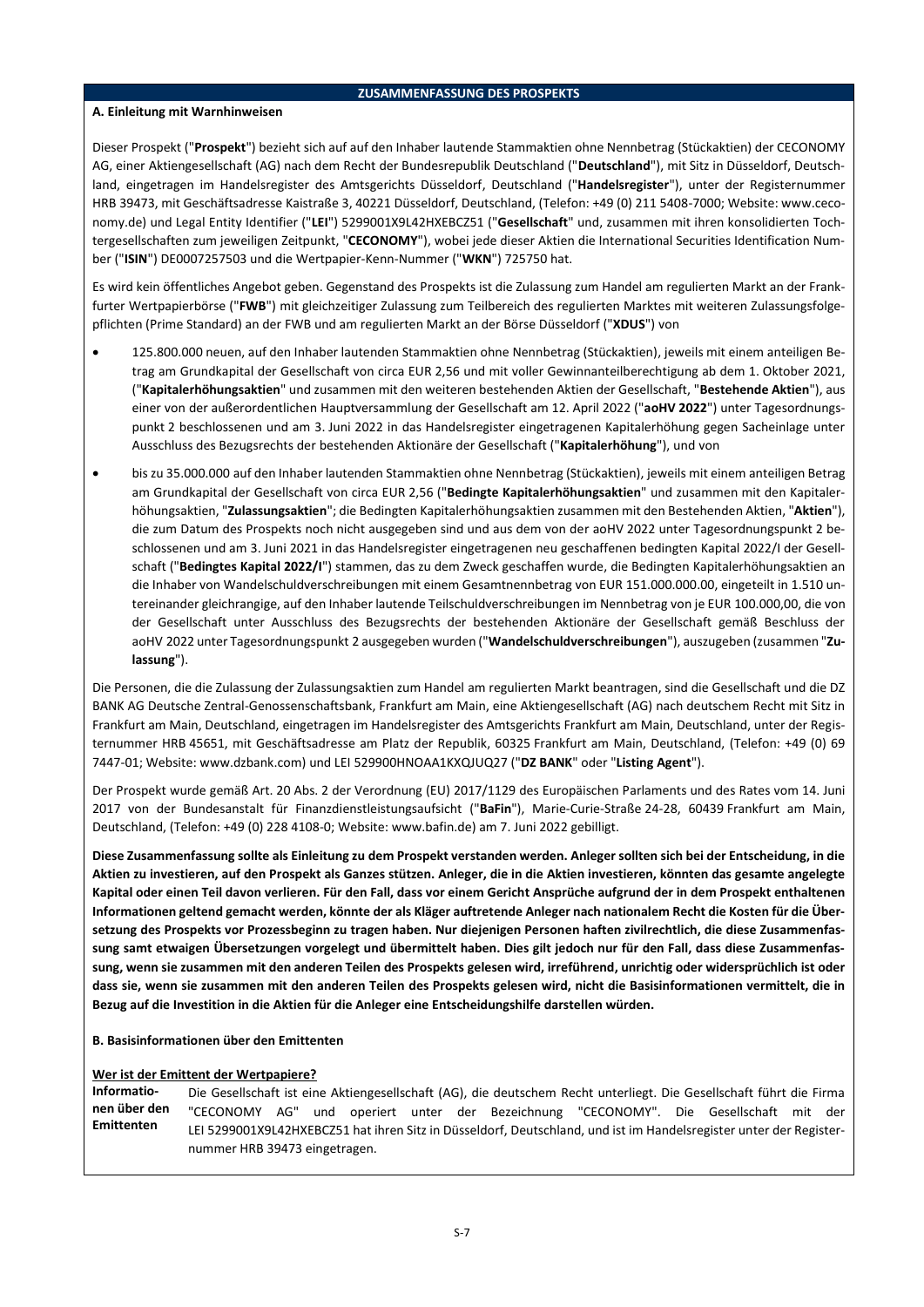**Haupttätigkeiten** Die Gesellschaft ist die zentrale Management-Holding von CECONOMY und deckt grundlegende Funktionen wie Finanzen, Rechnungswesen, Controlling, Recht und Compliance ab. CECONOMY ist eine europäische Plattform für Unternehmen, Konzepte und Marken aus dem Bereich Consumer Electronics ("**CE**") mit mehr als 1.000 Märkten (einschließlich stationärer Märkte und Online-Märkte) in 13 Ländern. CECONOMY bringt Unternehmen, Konzepte, Formate und Marken aus der gesamten CE-Branche zusammen. Klares Leitziel ist dabei die möglichst lückenlose Abdeckung des gesamten Leistungsspektrums über alle möglichen Anlaufstellen hinweg: in den stationären Märkten, im Web und im mobilen Bereich sowie beim Kunden zu Hause. Darüber hinaus entwickelt die Gesellschaft über ihre Beteiligungsgesellschaften kontinuierlich Innovationen zur Verbesserung und Vereinfachung des Einkaufserlebnisses und verfolgt in Partnerschaft mit anderen Händlern und Start-ups das Ziel, dem Kunden das Leben in der digitalen Welt so einfach und angenehm wie möglich zu machen. Auf diese Weise will CECONOMY nicht nur einen entscheidenden Mehrwert für seine Kunden, sondern auch wirtschaftliche Chancen für das Unternehmen und die Aktionäre der Gesellschaft schaffen. Das operative Geschäft umfasst mehrere Konzerngesellschaften mit dem Schwerpunkt auf der MediaMarktSaturn Retail Group, d.h. dem Teilkonzern von CECONOMY mit den Marken "MediaMarkt" und "Saturn". Darüber hinaus hält die Gesellschaft direkt oder indirekt weitere Beteiligungen an (i) der DTB Deutsche Technikberatung GmbH, Köln, Deutschland, (ii) der FNAC DARTY S.A., Ivry-sur-Seine, Frankreich, (iii) der Public Joint Stock Company "M.video", Moskau, Russland, (iv) der PG Public Group Ltd., Limassol, Zypern, (v) der METRO AG, Düsseldorf, Deutschland, und (vi) der METRO PROPERTIES GmbH & Co. KG, Düsseldorf, Deutschland.

# **Haupt-**

Zum Datum des Prospekts sind die wesentlichen Aktionäre der Gesellschaft:

**anteilseigner**

| <b>KONTROLLIERENDER</b>                                             | <b>DIREKTER AKTIONÄR</b>                       |                                        | <b>BETEILIGUNG(1)</b>                 |  |
|---------------------------------------------------------------------|------------------------------------------------|----------------------------------------|---------------------------------------|--|
| <b>AKTIONÄR</b>                                                     |                                                | Anzahl an<br><b>Bestehenden Aktien</b> | % am Grundkapital<br>und Stimmrechten |  |
| Helga Kellerhals <sup>(2)</sup><br>Jürgen Kellerhals <sup>(2)</sup> | Convergenta Invest GmbH                        | 135.780.487                            | 27,98                                 |  |
| Franz Haniel & Cie. GmbH                                            | Haniel Finance Deutschland<br>GmbH             | 81.055.890                             | 16,70                                 |  |
| Meridian Stiftung                                                   | Palatin Verwaltungsgesellschaft<br>mbH         | 53.913.363                             | 11,11                                 |  |
| freenet AG                                                          |                                                | 32.633.555                             | 6,73                                  |  |
| Prof. Otto Beisheim Stiftung,<br>Baar, Schweiz                      | Beisheim Holding GmbH                          | 23.515.334                             | 4,85                                  |  |
| Prof. Otto Beisheim Stiftung,<br>München, Deutschland               |                                                |                                        |                                       |  |
| Giovanni Agnelli B.V.                                               | <b>Exor Financial Investments</b><br>SICAV-SIF | 18.496.794                             | 3,81                                  |  |
| <b>Streubesitz</b>                                                  |                                                | 139.825.661                            | 28,82                                 |  |
| <b>GESAMT</b>                                                       |                                                | 485.221.084                            | 100,00                                |  |

schließlich den 3. Juni 2022 zugegangen sind. Von den wesentlichen Aktionären etwaig gehaltene Instrumente gemäß §§ 38 und 39 WpHG werden nicht berücksichtigt.

(2) Jürgen Kellerhals und Helga Kellerhals besitzen und kontrollieren die Muttergesellschaft der Convergenta Invest GmbH, die Convergenta Invest und Beteiligungs GmbH, Salzburg, Österreich, gemeinsam. Convergenta Invest GmbH hält direkt 27,94 % der Bestehenden Aktien. Der Aktienbesitz der Convergenta Invest GmbH wird Jürgen Kellerhals und Helga Kellerhals zugerechnet. Darüber hinaus halten Jürgen Kellerhals und Helga Kellerhals jeweils Bestehende Aktien, welche nicht mehr als 3 % der Bestehenden Aktien überschreiten und die ihnen wechselseitig zugerechnet werden.

**Beherrschung** Keiner der Aktionäre der Gesellschaft kontrolliert die Gesellschaft gemäß § 29 Abs. 2 Satz 1 des Wertpapiererwerbsund Übernahmegesetzes ("**WpÜG**"), da keiner von ihnen mindestens 30 % der Stimmrechte an der Gesellschaft aus dem Aktionär gehörenden Bestehenden Aktien oder dem Aktionär gemäß § 30 WpÜG zugerechneten Stimmrechten an der Gesellschaft hält.

**Geschäftsführer** Die Mitglieder des Vorstands der Gesellschaft sind Dr. Karsten Wildberger (Vorsitzender (CEO)) und Florian Wieser (Finanzvorstand (CFO)).

**Abschlussprüfer** Der Abschlussprüfer der Gesellschaft ist die KPMG AG Wirtschaftsprüfungsgesellschaft, Berlin, Deutschland ("**KPMG**"), Niederlassung Düsseldorf, Tersteegenstraße 19-23, 40474 Düsseldorf, Deutschland.

# **Welches sind die wesentlichen Finanzinformationen über den Emittenten?**

Die in den folgenden Tabellen enthaltenen Finanzinformationen wurden (i) dem ungeprüften verkürzten Konzernzwischenabschluss zum und für den am 31. März 2022 beendeten Sechsmonatszeitraum, der in Übereinstimmung mit den International Financial Reporting Standards, wie sie in der Europäischen Union anzuwenden sind ("**IFRS**"), zur Zwischenberichterstattung (IAS 34) erstellt wurde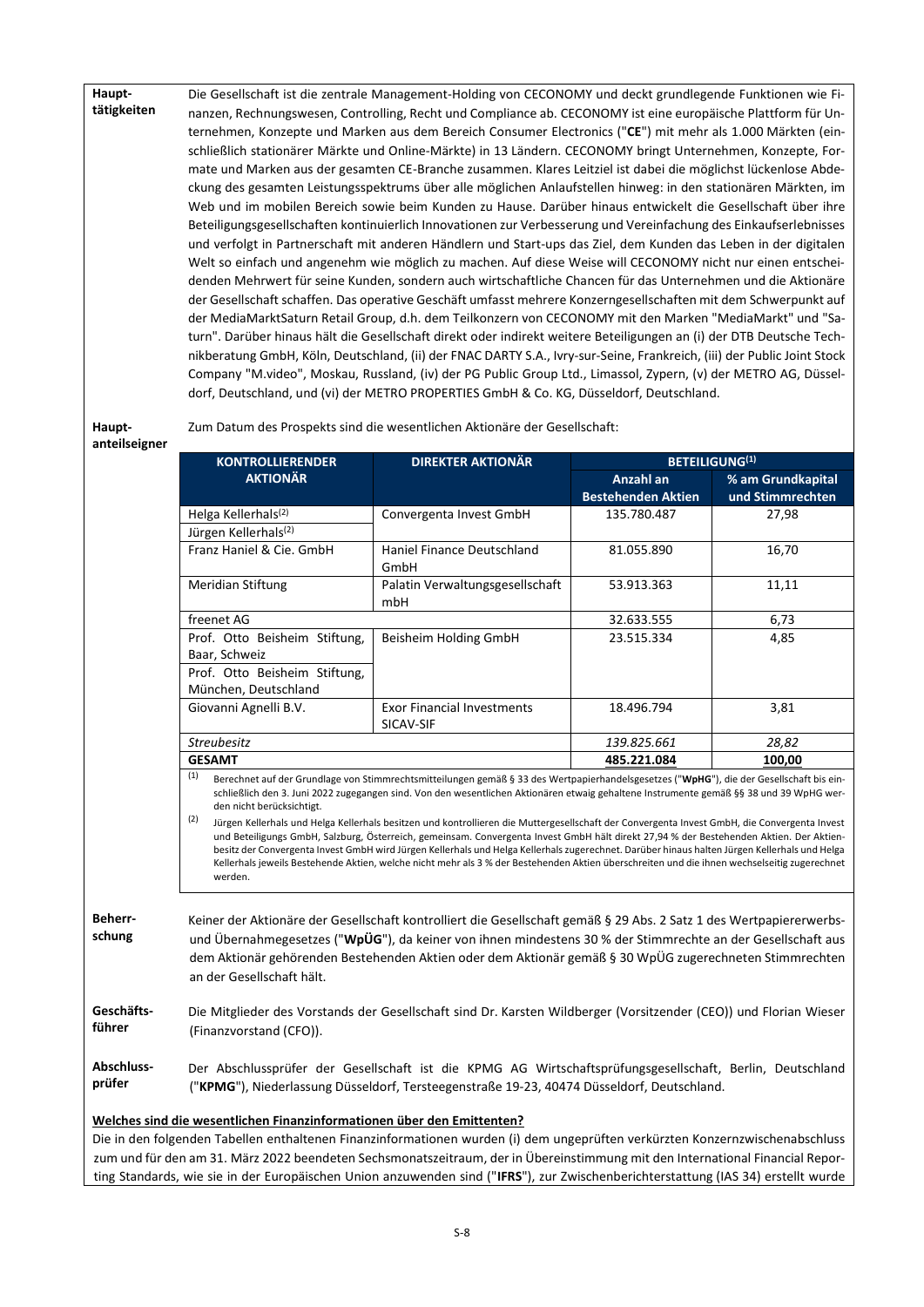("**Ungeprüfter Konzernzwischenabschluss**"), und (ii) dem geprüften Konzernabschluss zum und für das am 30. September 2021 beendete Geschäftsjahr, der in Übereinstimmung mit IFRS und den ergänzend nach § 315e Abs. 1 des Handelsgesetzbuches ("**HGB**") anzuwendenden handelsrechtlichen Vorschriften aufgestellt wurde ("**Geprüfter Konzernabschluss (IFRS)**"), entnommen. KPMG hat für den Geprüften Konzernabschluss (IFRS) einen uneingeschränkten Bestätigungsvermerk erteilt. Zudem hat KPMG den Ungeprüften Konzernzwischenabschluss einer prüferischen Durchsicht gemäß § 115 Abs. 5 WpHG unterzogen.

Soweit in den folgenden Tabellen Finanzinformationen als "geprüft" gekennzeichnet sind, wurden sie dem Geprüften Konzernabschluss (IFRS) entnommen. Die Kennzeichnung "ungeprüft" in den folgenden Tabellen weist auf Finanzinformationen hin, die dem Ungeprüften Zwischenabschluss entnommen wurden.

Bei in Klammern angegebenen Finanzinformationen handelt es sich um den negativen Wert der angegebenen Zahl. Die in den folgenden Tabellen enthaltenen Finanzinformationen werden in Millionen Euro (in Millionen EUR) angegeben, soweit nicht anders angegeben.

## *Ausgewählte Daten aus der konsolidierten Gewinn- und Verlustrechnung*

|                                                     | Geschäftsjahr zum 30. September |                                                   | Sechsmonatszeitraum zum 31. März |             |
|-----------------------------------------------------|---------------------------------|---------------------------------------------------|----------------------------------|-------------|
|                                                     | 2020                            | 2021                                              | 2021                             | 2022        |
|                                                     |                                 | (geprüft)                                         |                                  | (ungeprüft) |
|                                                     |                                 | (in Millionen EUR, soweit nicht anders angegeben) |                                  |             |
| Umsatz                                              | 20.831                          | 21.361                                            | 11.786                           | 11.873      |
| Bruttoergebnis vom Umsatz                           | 3.779                           | 3.656                                             | 1.912                            | 2.042       |
| Betriebliches Ergebnis (EBIT)                       | (80)                            | 326                                               | 338                              | 241         |
| Finanzergebnis                                      | (45)                            | (31)                                              | (6)                              | (17)        |
| Ergebnis vor Steuern (EBT)                          | (125)                           | 296                                               | 332                              | 224         |
| Periodenergebnis <sup>(1)</sup>                     | (211)                           | 256                                               | 283                              | 127         |
| Ergebnis je Aktie (in EUR)                          | (0,65)                          | 0,65                                              | 0,71                             | 0,28        |
| (1)<br>Einschließlich nicht beherrschender Anteile. |                                 |                                                   |                                  |             |

#### *Ausgewählte Daten aus der Konzernbilanz*

|                          | Zum 30. September  |        | Zum 31. März |  |
|--------------------------|--------------------|--------|--------------|--|
|                          | 2021<br>2020       |        | 2022         |  |
|                          | (geprüft)          |        | (ungeprüft)  |  |
|                          | (in Millionen EUR) |        |              |  |
| Vermögenswerte insgesamt | 10.455             | 10.667 | 10.203       |  |
| Eigenkapital insgesamt   | 548                | 757    | 684          |  |

#### *Ausgewählte Daten aus der konsolidierten Kapitalflussrechnung*

|                                                                                                                                                                      | Geschäftsjahr zum 30. September |           | Sechsmonatszeitraum zum 31. März |             |
|----------------------------------------------------------------------------------------------------------------------------------------------------------------------|---------------------------------|-----------|----------------------------------|-------------|
|                                                                                                                                                                      | 2020                            | 2021      | 2021                             | 2022        |
|                                                                                                                                                                      |                                 | (geprüft) |                                  | (ungeprüft) |
|                                                                                                                                                                      | (in Millionen EUR)              |           |                                  |             |
| Netto-Cashflows                                                                                                                                                      |                                 |           |                                  |             |
| aus der betrieblichen Tätigkeit                                                                                                                                      | $1.183^{(1)}$                   | 450       | (346)                            | (246)       |
| aus Investitionstätigkeit                                                                                                                                            | (248)                           | (263)     | 12                               | (19)        |
| aus Finanzierungstätigkeit                                                                                                                                           | $(606)^{(1)}$                   | (77)      | (244)                            | (568)       |
| (1)<br>Diese Zahlen wurden in den geprüften Jahresabschlüssen (IFRS) angepasst. Diese Anpassung resultiert aus nunmehr brutto ausgewiesenen Factoring-Transaktionen. |                                 |           |                                  |             |

# **Welches sind die zentralen Risiken, die für den Emittenten spezifisch sind?**

- Das Geschäft von CECONOMY ist abhängig von der Entwicklung der Weltwirtschaft, der Finanzmärkte, der politischen Rahmenbedingungen und auf den Märkten, in denen CECONOMY tätig ist. Ungünstige wirtschaftliche Entwicklungen können unter anderem zu einem geringeren Gesamtabsatz der angebotenen Produkte oder Dienstleistungen, zu höheren Kosten oder dazu führen, dass CECONOMY seinen Produktmix in einer Weise ändern muss, die nachteilig für CECONOMY ist.
- Die Märkte, in denen CECONOMY tätig ist, sind hart umkämpft mit einem Wettbewerbsdruck durch direkte und indirekte, bestehende und neue Wettbewerber, der durch die COVID-19-Pandemie deutlich zugenommen hat. Dieser zunehmende Wettbewerb könnte die Margen und die Gesamtrentabilität von CECONOMY beeinträchtigen.
- CECONOMY ist auf ihre Fähigkeit angewiesen, Änderungen der Verbrauchertrends, -vorlieben und -bedürfnisse oder Änderungen in der Kundenzusammensetzung zu antizipieren, abzuschätzen und darauf zu reagieren. Mangelnde Innovation und Anpassung an die Kundenwünsche können sich negativ auf den Umsatz und die Rentabilität von CECONOMY auswirken.
- Die Digitalisierung löst derzeit kritische Transformationsprozesse in Bezug auf das Geschäftsmodell von CECONOMY aus. Sollte es nicht gelingen, den technologischen Fortschritt rechtzeitig zu erkennen und umzusetzen und die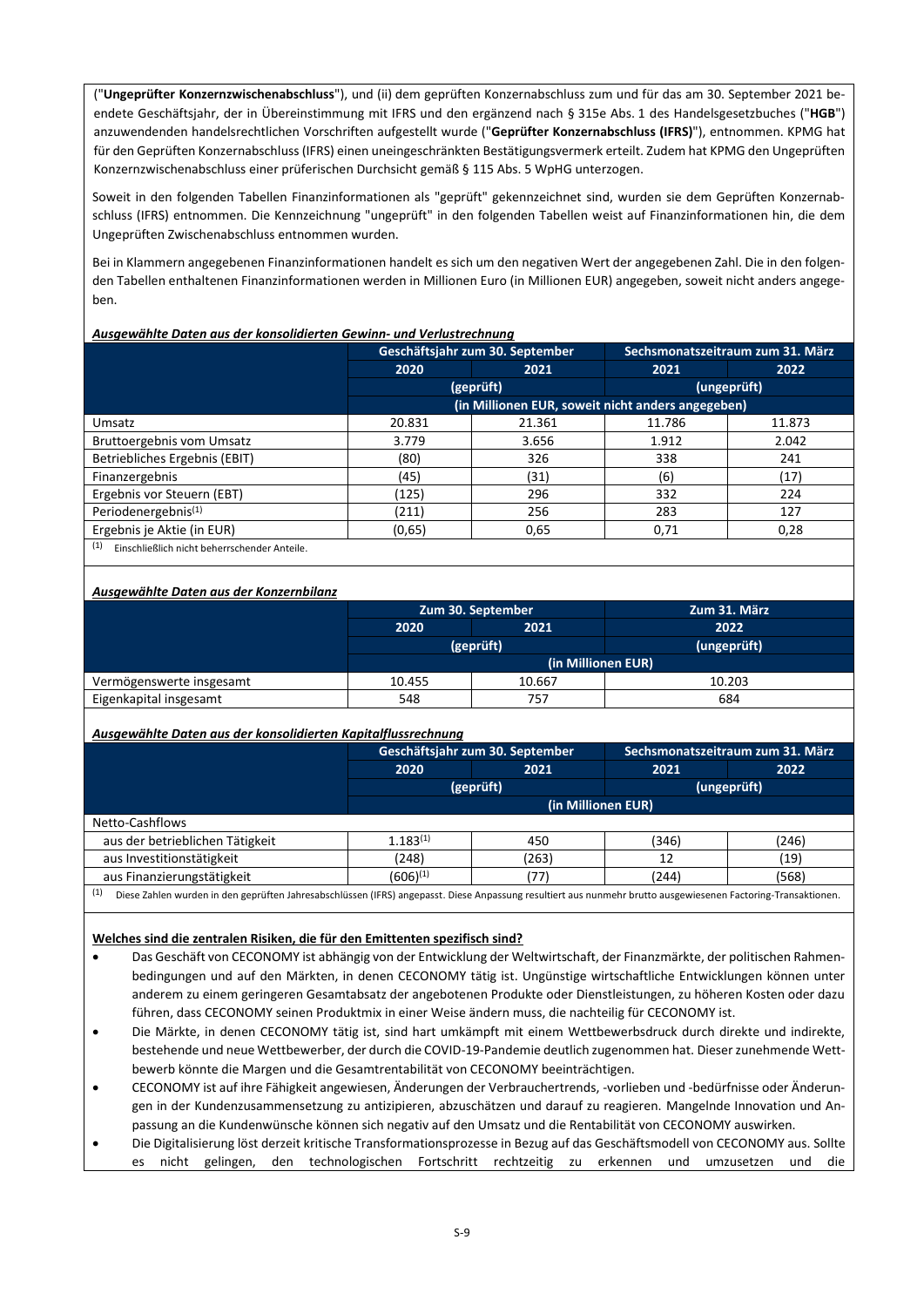Digitalisierungsbemühungen, einschließlich des Ausbaus von onlinebasierten Vertriebskanälen, anderen Kundenbetreuungsinstrumenten und neuen Zahlungslösungen, erfolgreich umzusetzen, könnten die Geschäftsmöglichkeiten von CECONOMY eingeschränkt werden.

- CECONOMY ist von einer Vielzahl von IT-Systemen abhängig. Die Umstellung auf den zunehmenden Online-Verkauf von Produkten via Online-Einzelhandelsdienstleistungen in Gestalt von Websites and Apps könnte das Risiko erhöhen, dass Hacker unbefugten Zugang zu Websites, Apps, Datenbanken, Online-Sicherheitssystemen oder computergestützten Logistikmanagementsystemen von CECONOMY erhalten. Ausfall, Störungen oder die Unzulänglichkeit der IT-Systeme von CECONOMY oder Hackerangriffe könnten erhebliche negative Auswirkungen auf den Ruf, den Umsatz, das Betriebsergebnis und die Zukunftsaussichten von CECONOMY haben.
- Steigende Preise der Lieferanten von CECONOMY, Einschränkungen in der Verfügbarkeit von Produkten oder der Verlust von Schlüssellieferanten oder Beschaffungspartnern, von denen CECONOMY zum Teil in hohem Maße abhängig ist, können die Geschäftstätigkeit und die Profitabilität von CECONOMY erheblich beeinträchtigen.
- CECONOMY könnte nicht in der Lage sein, erfolgreich qualifizierte Mitarbeiter zu rekrutieren und zu halten, insbesondere in den für Digitalisierung, Technologie und Innovation relevanten Bereichen, was CECONOMYs Fähigkeit zum Betrieb und zur Weiterentwicklung ihres Geschäfts beeinträchtigen könnte.
- Eine Veränderung des Kreditratings von CECONOMY könnte den Zugang zu den Kapitalmärkten erheblich beeinträchtigen, die Kapitalkosten erhöhen und die Notwendigkeit einer Refinanzierung des Geschäftsbetriebs steigern und CECONOMY könnte nicht in der Lage sein, ausreichend liquide Mittel zu generieren, um ihre Schulden zu bedienen. Dies könnte erhebliche nachteilige Auswirkungen auf die Geschäfts-, Ertrags- und Finanzlage, den Cashflow und die Zukunftsaussichten von CECONOMY haben.
- Strengere Zahlungsbedingungen seitens der Lieferanten von CECONOMY oder Änderungen oder der Entzug von Kreditversicherungen, die den Lieferanten von CECONOMY zur Verfügung gestellt werden, könnten eine wesentliche nachteilige Auswirkung auf die Geschäftstätigkeit, das Ergebnis und die Finanzlage haben.
- Die Verschuldung von CECONOMY oder die Durchsetzung bestimmter Bestimmungen aus Finanzierungsvereinbarungen von CECONOMY könnten die operative Flexibilität einschränken oder zu Refinanzierungsbedarf führen. Dies könnte erhebliche negative Auswirkungen auf die Finanzlage und die Zukunftsaussichten von CECONOMY haben.
- Die erwarteten steuerlichen Effekte aus beabsichtigten Strukturmaßnahmen könnten nicht oder nicht in dem erwarteten Umfang eintreten, was sich negativ auf die Finanzlage von CECONOMY auswirken könnte.
- Die Integrität der von CECONOMY gespeicherten Kundendaten könnte beeinträchtigt werden und jeder Verlust oder jede missbräuchliche Verwendung von Kundendaten könnte den Ruf und die Marke von CECONOMY schädigen und zivilrechtliche Haftung, behördliche Anordnungen (einschließlich Unterlassungsansprüchen), Geldbußen oder sogar strafrechtliche Folgen nach sich ziehen.

# **C. Basisinformationen über die Wertpapiere**

Der Prospekt bezieht sich auf die Zulassung, d.h. die Zulassung zum Handel am regulierten Markt an der FWB mit gleichzeitiger Zulassung zum Teilbereich des regulierten Marktes mit weiteren Zulassungsfolgepflichten (Prime Standard) an der FWB und am regulierten Markt an der XDUS der Zulassungsaktien, bestehend aus

- 125.800.000 Kapitalerhöhungsaktien aus der Kapitalerhöhung, und
- bis zu 35.000.000 Bedingte Kapitalerhöhungsaktien, die zum Datum des Prospekts noch nicht ausgegeben sind und aus dem neu geschaffenen Bedingten Kapital 2022/I stammen.

Die Ausgabe der Zulassungsaktien erfolgt aufgrund eines Beschlusses der aoHV 2022 unter Tagesordnungspunkt 2 und im Hinblick auf eine Transaktion zwischen der Gesellschaft und der Convergenta Invest GmbH, einer deutschen Gesellschaft mit beschränkter Haftung (GmbH), mit Sitz in Bad Wiessee, Landkreis Miesbach, Deutschland, eingetragen im Handelsregister des Amtsgerichts München, Deutschland, unter der Registernummer HRB 188629 ("**Convergenta**"). Der Transaktion liegen bestimmte Transaktionsverträge zwischen der Gesellschaft und der Convergenta vom 14. Dezember 2020, die am 9. November 2021 geändert und neu gefasst wurden, ("**Transaktionsvereinbarungen**") zugrunde. In den Transaktionsvereinbarungen einigten sich die Parteien vorbehaltlich des Beschlusses der aoHV 2022 unter Tagesordnungspunkt 2 unter anderem über den Erwerb, die Übertragung und die Einbringung der Beteiligung der Convergenta an der Media-Saturn-Holding GmbH, einer deutschen Gesellschaft mit beschränkter Haftung (GmbH) mit Sitz in Ingolstadt, Deutschland, eingetragen im Handelsregister des Amtsgerichts Ingolstadt, Deutschland, unter der Registernummer HRB 1123 ("**MSH**"), in die Gesellschaft als Sacheinlage gegen

- die Ausgabe der 125.800.000 Kapitalerhöhungsaktien aus der Kapitalerhöhung,
- die Ausgabe der Wandelschuldverschreibungen, und
- eine Barzahlung in Höhe von EUR 130.000.000,00 durch die Gesellschaft an die Convergenta.

# **Welches sind die wichtigsten Merkmale der Wertpapiere?**

**Art, Gattung, Nennwert** Die Aktien sind auf den Inhaber lautende Stammaktien ohne Nennbetrag (Stückaktien) mit der ISIN DE0007257503 und der WKN 725750. Jede Aktie entspricht einem rechnerischen Anteil von etwa EUR 2,56 am Grundkapital der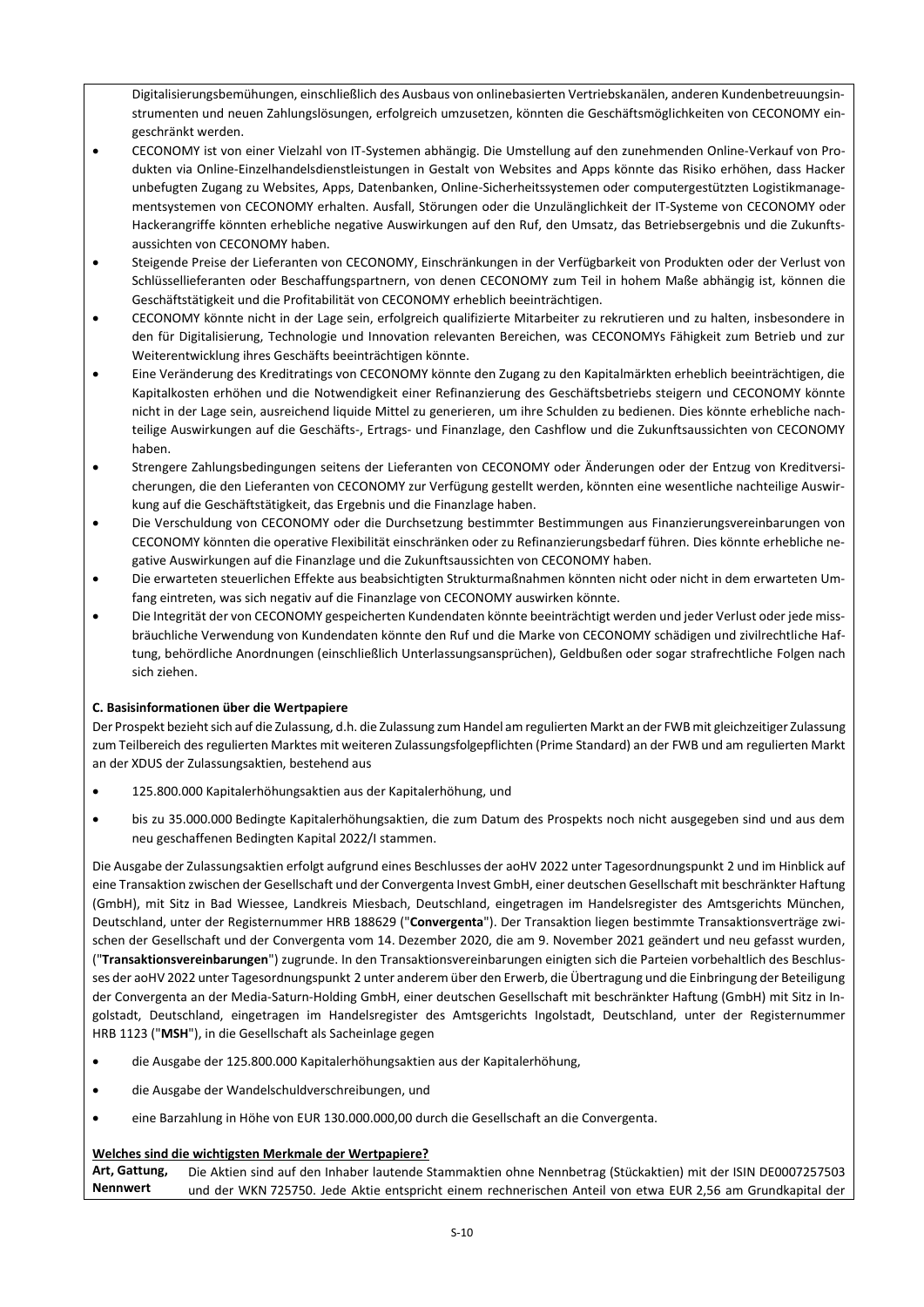|                             | Gesellschaft. Die bis zu 35.000.000 Bedingten Kapitalerhöhungsaktien, die zum Datum des Prospekts noch nicht aus-<br>gegeben sind, werden nach ihrer Ausgabe ebenfalls auf den Inhaber lautende Stammaktien ohne Nennbetrag (Stück-<br>aktien) sein.                                                                                                                                                                                                                                                                                                                                                                                                                                                       |
|-----------------------------|------------------------------------------------------------------------------------------------------------------------------------------------------------------------------------------------------------------------------------------------------------------------------------------------------------------------------------------------------------------------------------------------------------------------------------------------------------------------------------------------------------------------------------------------------------------------------------------------------------------------------------------------------------------------------------------------------------|
| Anzahl der<br>Wertpapiere   | Zum Datum des Prospekts beträgt das Grundkapital der Gesellschaft EUR 1.240.448.004,17 und ist eingeteilt in<br>485.221.084 Bestehende Aktien. Das Grundkapital der Gesellschaft ist voll eingezahlt.                                                                                                                                                                                                                                                                                                                                                                                                                                                                                                      |
|                             | Die bis zu 35.000.000 Bedingten Kapitalerhöhungsaktien sind zum Datum des Prospekts noch nicht ausgegeben.                                                                                                                                                                                                                                                                                                                                                                                                                                                                                                                                                                                                 |
| Währung                     | Die Aktien sind in EUR denominiert.                                                                                                                                                                                                                                                                                                                                                                                                                                                                                                                                                                                                                                                                        |
| Verbundene<br>Rechte        | Jede Aktie gewährt in der Hauptversammlung der Gesellschaft eine Stimme. Es bestehen keine Stimmrechtsbe-<br>schränkungen. Alle Aktien gewähren die gleichen Stimmrechte. Sämtliche Aktien gewähren ihren Inhabern die glei-<br>chen Rechte und keine Aktie gewährt zusätzliche Rechte oder Vorteile.                                                                                                                                                                                                                                                                                                                                                                                                      |
|                             | Die Bestehenden Aktien sind ab dem 1. Oktober 2021 voll dividendenberechtigt. Die Bedingten Kapitalerhöhungsak-<br>tien sind ab Beginn des Geschäftsjahres der Gesellschaft, für das zum Zeitpunkt ihrer Entstehung durch Ausübung<br>von Wandlungsrechten aus den Wandelschuldverschreibungen noch kein Beschluss der Hauptversammlung der Ge-<br>sellschaft über die Gewinnverwendung gefasst worden ist, sowie für alle folgenden Geschäftsjahre der Gesellschaft<br>dividendenberechtigt.                                                                                                                                                                                                              |
| Rang                        | Die Aktien sind im Fall einer Insolvenz der Gesellschaft gegenüber allen anderen Wertpapieren und Forderungen<br>nachrangig. Im Falle der Liquidation der Gesellschaft werden etwaige Erlöse an die Inhaber der Aktien im Verhältnis<br>zu ihrer Beteiligung am Grundkapital der Gesellschaft verteilt.                                                                                                                                                                                                                                                                                                                                                                                                    |
| Freie<br>Handelbar-<br>keit | Die Aktien sind in Übereinstimmung mit den gesetzlichen Anforderungen für Inhaberaktien frei übertragbar. Es be-<br>stehen keine Beschränkungen für die Übertragbarkeit der Aktien mit Ausnahme der Lock-up-Vereinbarung gemäß<br>Ziffer 7.2 der Grundsatzvereinbarung zwischen der Gesellschaft und Convergenta vom 14. Dezember 2020 in der ge-<br>änderten und neu gefassten Fassung vom 9. November 2021 ("Grundsatzvereinbarung"), die Teil der Transaktions-<br>vereinbarungen ist.                                                                                                                                                                                                                  |
| Dividenden-<br>politik      | Die Dividendenausschüttung der Gesellschaft richtet sich nach dem nicht konsolidierten Jahresabschluss der Gesell-<br>schaft nach HGB. Die Dividendenpolitik der Gesellschaft sieht vor, dass die Zahlung von etwaigen Dividenden unter<br>anderem gegen die Notwendigkeit von Investitionen für das Wachstum des operativen Geschäfts abgewogen werden<br>muss. In Abhängigkeit von der zukünftigen wirtschaftlichen Entwicklung sowie der Profitabilität von Investitionsvor-<br>haben kann die zukünftige Ausschüttung von Dividenden sowohl nach oben als auch nach unten abweichen.                                                                                                                   |
|                             | Die ordentliche Hauptversammlung der CECONOMY AG vom 9. Februar 2022 hat beschlossen, die folgenden Divi-<br>denden zu zahlen:1                                                                                                                                                                                                                                                                                                                                                                                                                                                                                                                                                                            |
|                             | Ausschüttung einer nachzuzahlenden Dividende je Vorzugsaktie in Höhe von EUR 0,17 für das zum 30. Sep-<br>tember 2018 endende Geschäftsjahr; bei 2.677.966 Stück dividendenberechtigten Vorzugsaktien ent-<br>spricht dies EUR 455.254,22.                                                                                                                                                                                                                                                                                                                                                                                                                                                                 |
|                             | Ausschüttung einer nachzuzahlenden Dividende je Vorzugsaktie in Höhe von EUR 0,17 für das zum 30. Sep-<br>tember 2019 endende Geschäftsjahr; bei 2.677.966 Stück dividendenberechtigten Vorzugsaktien ent-<br>spricht dies EUR 455.254,22.                                                                                                                                                                                                                                                                                                                                                                                                                                                                 |
|                             | Ausschüttung einer nachzuzahlenden Dividende je Vorzugsaktie in Höhe von EUR 0,17 für das zum 30. Sep-<br>tember 2020 endende Geschäftsjahr; bei 2.677.966 Stück dividendenberechtigten Vorzugsaktien ent-<br>spricht dies EUR 455.254,22.                                                                                                                                                                                                                                                                                                                                                                                                                                                                 |
|                             | Ausschüttung einer Dividende je Vorzugsaktie in Höhe von EUR 0,23 für das zum 30. September 2021 en-<br>dende Geschäftsjahr; bei 2.677.966 Stück dividendenberechtigten Vorzugsaktien entspricht dies<br>EUR 615.932,18.                                                                                                                                                                                                                                                                                                                                                                                                                                                                                   |
|                             | Ausschüttung einer Dividende je Stammaktie in Höhe von EUR 0,17 für das zum 30. September 2021 en-<br>dende Geschäftsjahr; bei 356.743.118 Stück dividendenberechtigten Stammaktien entspricht dies<br>EUR 60.646.330,06.                                                                                                                                                                                                                                                                                                                                                                                                                                                                                  |
|                             | Zum Zeitpunkt dieses Beschlusses war das Grundkapital der Gesellschaft in 356.743.118 Stammaktien und 2.677.966 stimmrechtslose Vorzugs-<br>1<br>aktien eingeteilt. Die außerordentliche Hauptversammlung vom 12. April 2022 hat mit Zustimmung durch einen Sonderbeschluss der Stamm-<br>aktionäre und einen Sonderbeschluss einer gesonderten Versammlung der Vorzugsaktionäre der Gesellschaft vom selben Tag beschlossen, die<br>stimmrechtslosen Vorzugsaktien der Gesellschaft in stimmberechtigte Stammaktien umzuwandeln durch Aufhebung des Gewinnvorzugs und<br>entsprechende Änderung der Satzung der Gesellschaft ("Satzung"). Mit der Eintragung der entsprechenden Änderungen der Satzung im |